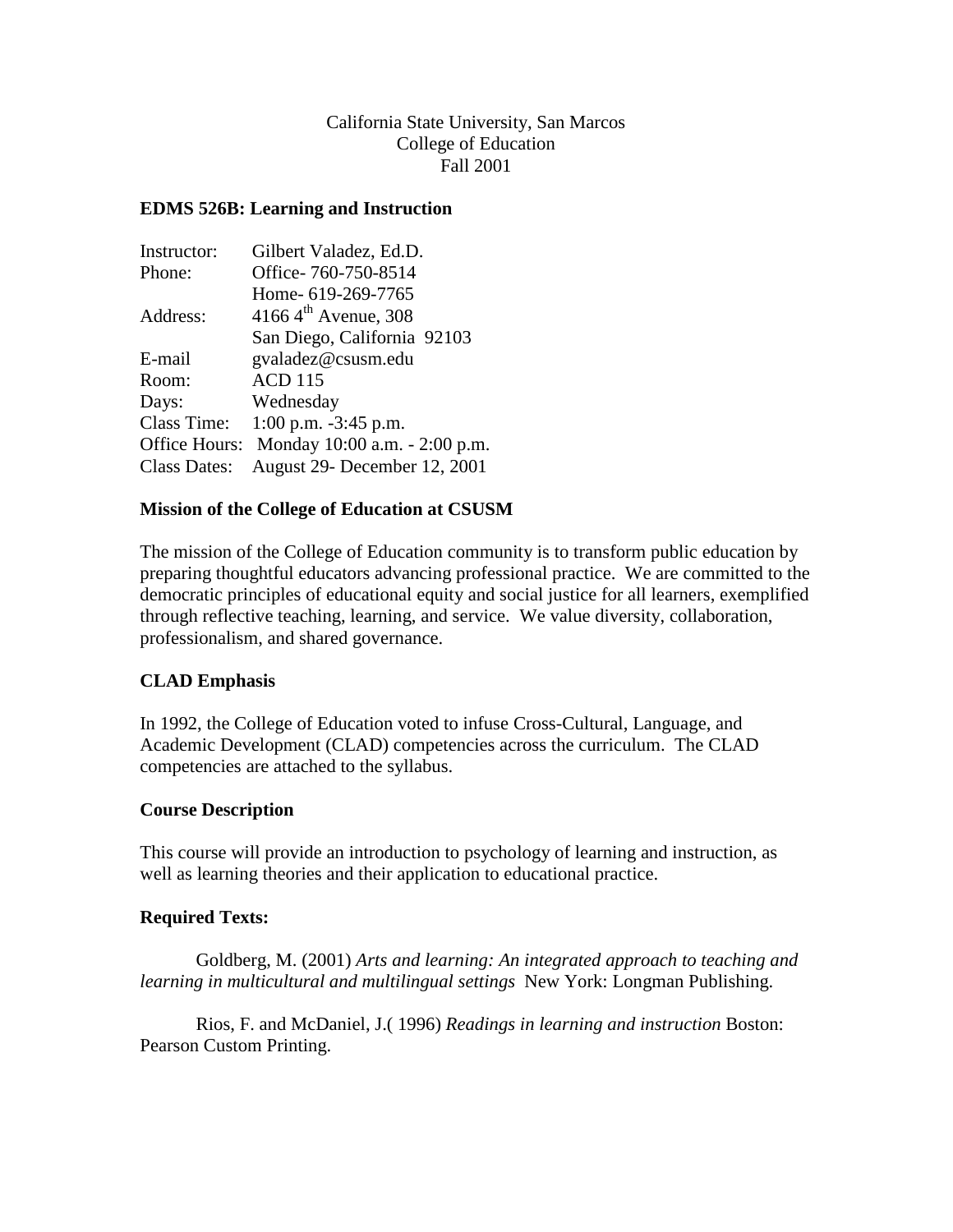| <b>Date</b> | <b>Topic, Readings, and Assignments</b>                                                                                                                                                                         | <b>Guided Observations</b>                                                             |
|-------------|-----------------------------------------------------------------------------------------------------------------------------------------------------------------------------------------------------------------|----------------------------------------------------------------------------------------|
| 8/29/01     | Introduction: What is learning and instruction?<br>Assignment: Class process. Metaphor project-<br>What is learning?                                                                                            | N/A                                                                                    |
| 9/5/01      | <b>Guided Observations: Instructions and forms</b><br>Assignment: Have ready for next week the name of<br>the school you will be observing.                                                                     | N/A                                                                                    |
| 9/12/01     | <b>Cognitive Development: Vygotsky and Piaget</b><br>Reading: Rios, Chapter 2, pgs. 2-36<br>Assignment: Jigsaw learning on Vygotsky and Piaget                                                                  | How does your teacher<br>start the school day?                                         |
| 9/19/01     | <b>Personal and Interpersonal Growth</b><br>Readings: Rios, Chapter 3, pgs. 37-74 and<br>Rosow, Arthur: A tale of disempowerment<br>Assignment: Reading and discussion group                                    | How does your teacher<br>handle transitions in<br>the classroom?                       |
| 9/26/01     | <b>Thinking, Remembering, and Problem Solving</b><br>Assignment: What do you need to accomplish your<br>goals? Where do I put the clay?                                                                         | How does your teacher<br>handle materials in the<br>classroom?                         |
| 10/3/01     | <b>Social Learning: What is context?</b><br>Readings: Rios, Chapter 8, pgs. 181-213<br>Assignment: Wizard Work, groups and reports from<br>page 212 of the Rios book                                            | What are two<br>discipline strategies<br>that you have observed<br>in your classroom?  |
| 10/10/01    | <b>Bloom's Taxonomy of Questions</b><br>Assignment: Group work in which the students will<br>write questions using the taxonomy                                                                                 | What types of<br>questions is your<br>teacher using most?                              |
| 10/17/01    | <b>Testing: Special Topic*</b><br>Dr. Zee Cline, Room CB105,<br>Time: 11:30 a.m. - 12:45 p.m.<br>Due: All guided observations to date                                                                           | Write a short<br>reflection about<br>testing.                                          |
| 10/24/01    | <b>Management: The ideal classroom</b><br>Readings: Rios, Chapter 10, pgs. 214-258<br>Assignments: Works groups that articulate ideals and<br>strategies for discipline, materials, and parental<br>involvement | Draw a map of your<br>ideal classroom.<br>Provide a rationale for<br>your map choices. |
| 10/31/01    | <b>Styles and Strategies</b><br>Reading: Rios, Chapter 5, pg. 259-289<br>Assignment: Conducting a sociogram                                                                                                     | Collect data and<br>complete your<br>sociogram.                                        |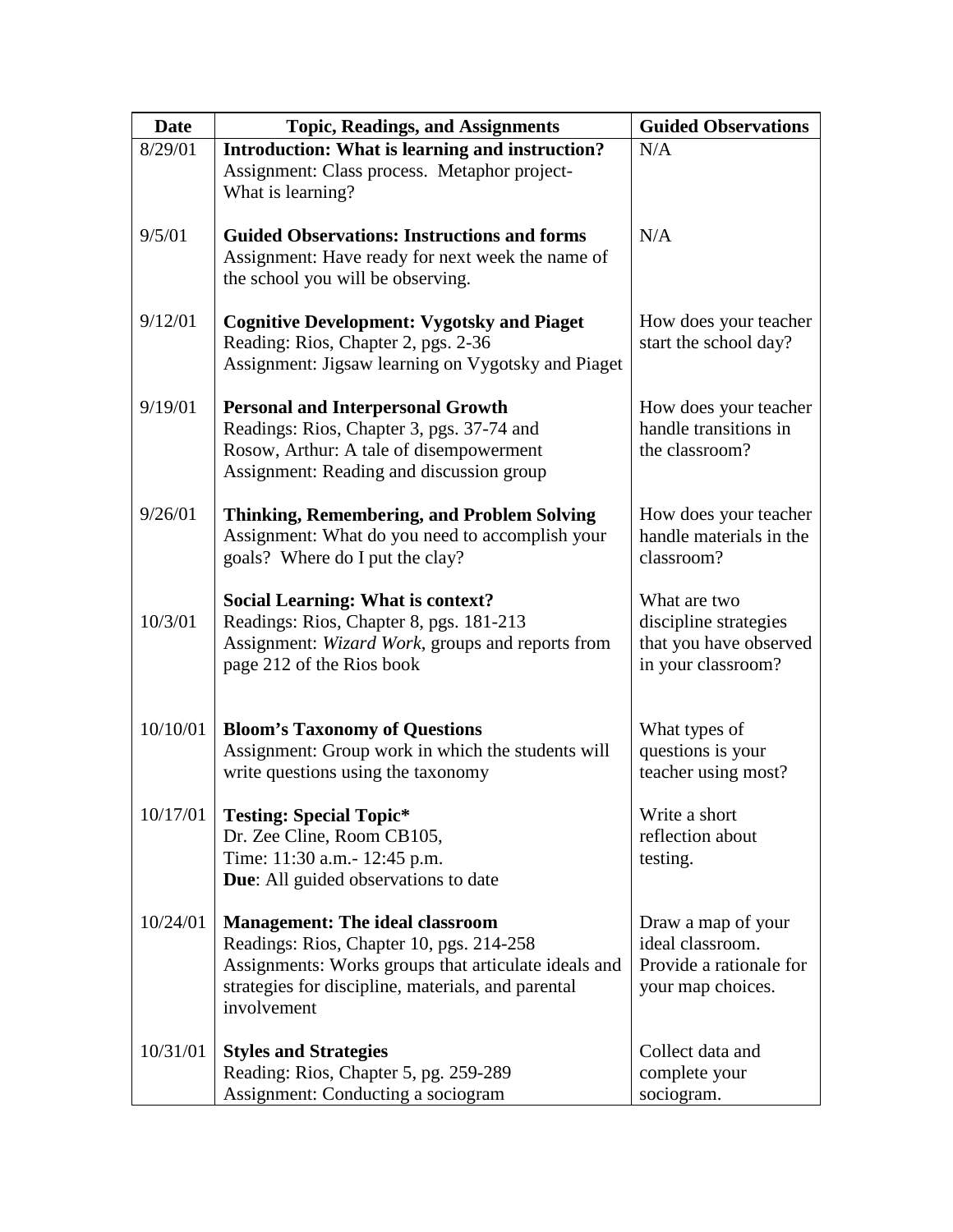| <b>Date</b> | <b>Topic, Readings, and Assignments</b>                                                                                                                                                                                                                                                | <b>Guided Observations</b>                                                                |
|-------------|----------------------------------------------------------------------------------------------------------------------------------------------------------------------------------------------------------------------------------------------------------------------------------------|-------------------------------------------------------------------------------------------|
| 11/7/01     | <b>Personality and Motivation</b><br>Reading: Rios, Chapter 6, pgs. 290-320<br>Topic: Hunter's Motivation Theory for the classroom                                                                                                                                                     | How does your teacher<br>motivate students?                                               |
| 11/14/01    | <b>Language: Developing Academic and Language</b><br>Competence<br>Reading: Rios, Chapter 9, pgs. 339-368<br>Demonstration: Sheltered English in a content area                                                                                                                        | What strategies, if any,<br>does your teacher<br>employ to address<br>language diversity? |
| 11/21/01    | <b>Educational Philosophy: A Workshop</b><br>Reading: Goldberg, Chapters 1 and 2, pgs. 1-44<br>Assignment: Begin your personal philosophy of<br>education: What is learning? What is a learner?<br>Who is a teacher? What content is important?<br><b>Due:</b> Sociogram and class map | Web search:<br>Find and list 4 E.S.L.<br>websites.                                        |
| 11/28/01    | <b>Unit Planning/Lesson Plan Writing Workshop</b><br>Reading: Goldberg, Chapter 4, pgs. 61-87<br>What is a unit of study? What is a concept?<br>What is a lesson? How do I write lesson plans?                                                                                         | Web Search:<br>Find and list 4 web<br>sites relating to special<br>needs children.        |
| 12/5/01     | <b>Lesson Planning Workshop</b><br>Reading: Goldberg, Chapter 6, pgs. 113-138<br>Assignment: The participants will write a rough draft<br>of a lesson in science or math.                                                                                                              | Web Search:<br>Find and list 4 science<br>and 4 math education<br>websites.               |
| 12/12/01    | <b>Final: Portfolio Fair</b><br>We will present our work to each other and the<br>professor.                                                                                                                                                                                           | Final: Bring<br>completed portfolio to<br>class                                           |

## **Assignments**

There will one assignment in this course: a portfolio. The portfolio will consist of six sections, each of which will receive a grade:

Section 1: Personal Philosophy of Education (5-10 pages)

You will write a personal philosophy of education that incorporates your views about learning, the learner, the teacher, subject matter, and classroom environment issues.

Section 2: Four Sample Lesson Plans

You will create four lesson plans that will incorporate objectives and behavioral outcomes. The format for these lessons will be provided for you.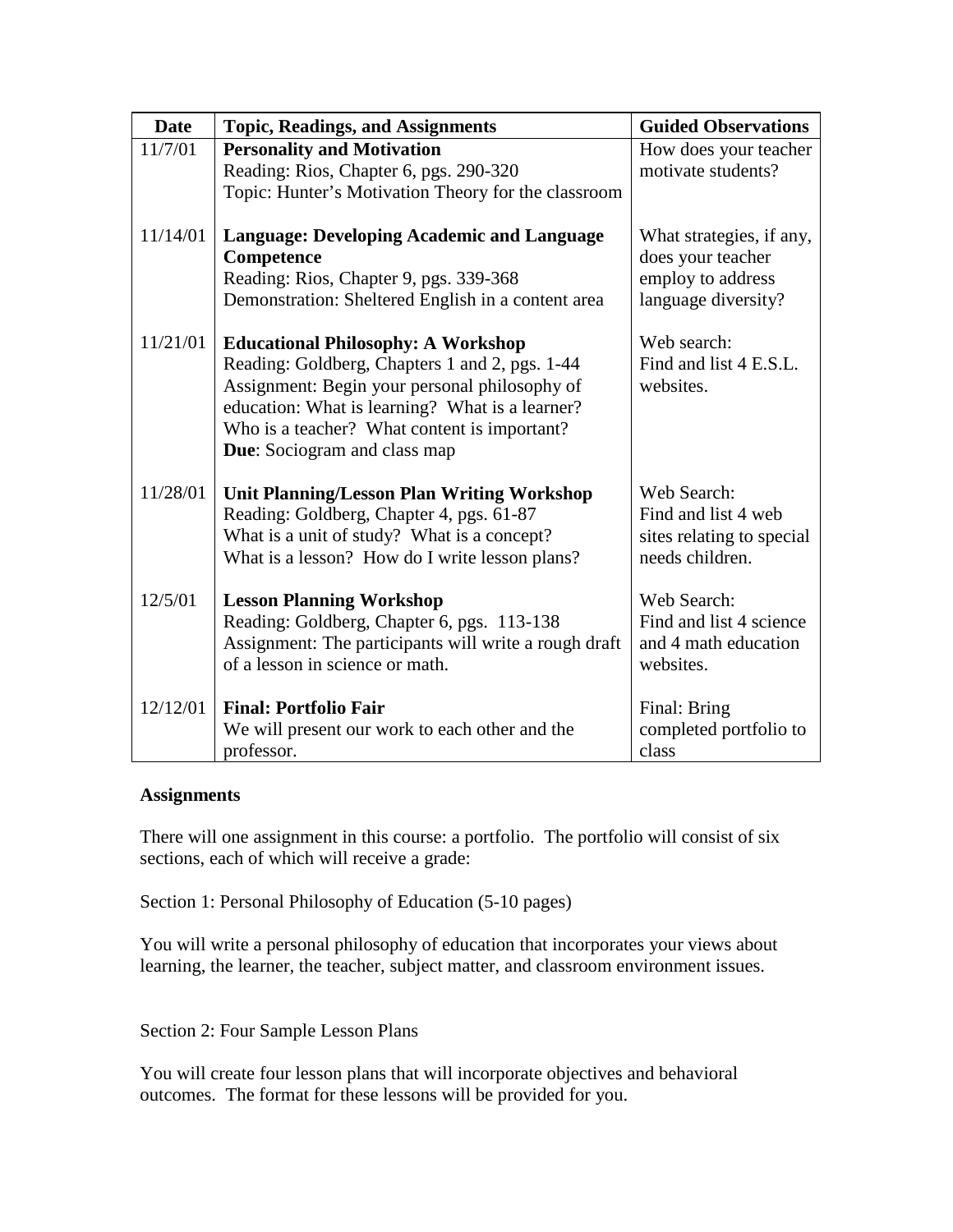Section 3: Four Web Searches

In this section you will compile a list of 16 websites for use in an elementary classroom. You will be selecting websites that address (4) language diversity, (4) science, (4) math, and (4) special education.

Section 4: Sociogram

You will collect data from a classroom to complete a sociogram. The instructions for completing this assignment will be provided for you.

Section 5: Classroom Map

For this assignment you will be creating a map of your "ideal" classroom. This map will be explicitly labeled and you will write a rationale explaining the various elements of your classroom and why you incorporated them into your map.

Section 6- Guided Observation Sheets

In this section you will compile your guided observation response sheets. For selected weeks you focus upon one aspect of classroom practice for which you will later write out your responses to your observation.

## **Portfolio Fair**

This class will conduct a portfolio fair for the final exam. This portfolio fair will provide all the participants in class the opportunity to look at the portfolios of colleagues.

## **Grading Table and Scale**

| <b>Assignment</b>             | <b>Grade Points</b> |
|-------------------------------|---------------------|
| <b>Educational Philosophy</b> | 25                  |
| <b>Guided Observations</b>    | 20                  |
| Sociogram                     | 5                   |
| Classroom Map                 | 5                   |
| <b>Web Searches</b>           | 15                  |
| <b>Lesson Plans</b>           | 20                  |
| <b>Class Participation</b>    | 10                  |
| <b>Total</b>                  | 100                 |

S A= 100-90, B= 89-80, C= 79-70, D= 69-60, F= Below 59

**Addendum:** CLAD alignment document, Assignment Guidelines, and Lesson Plan Grid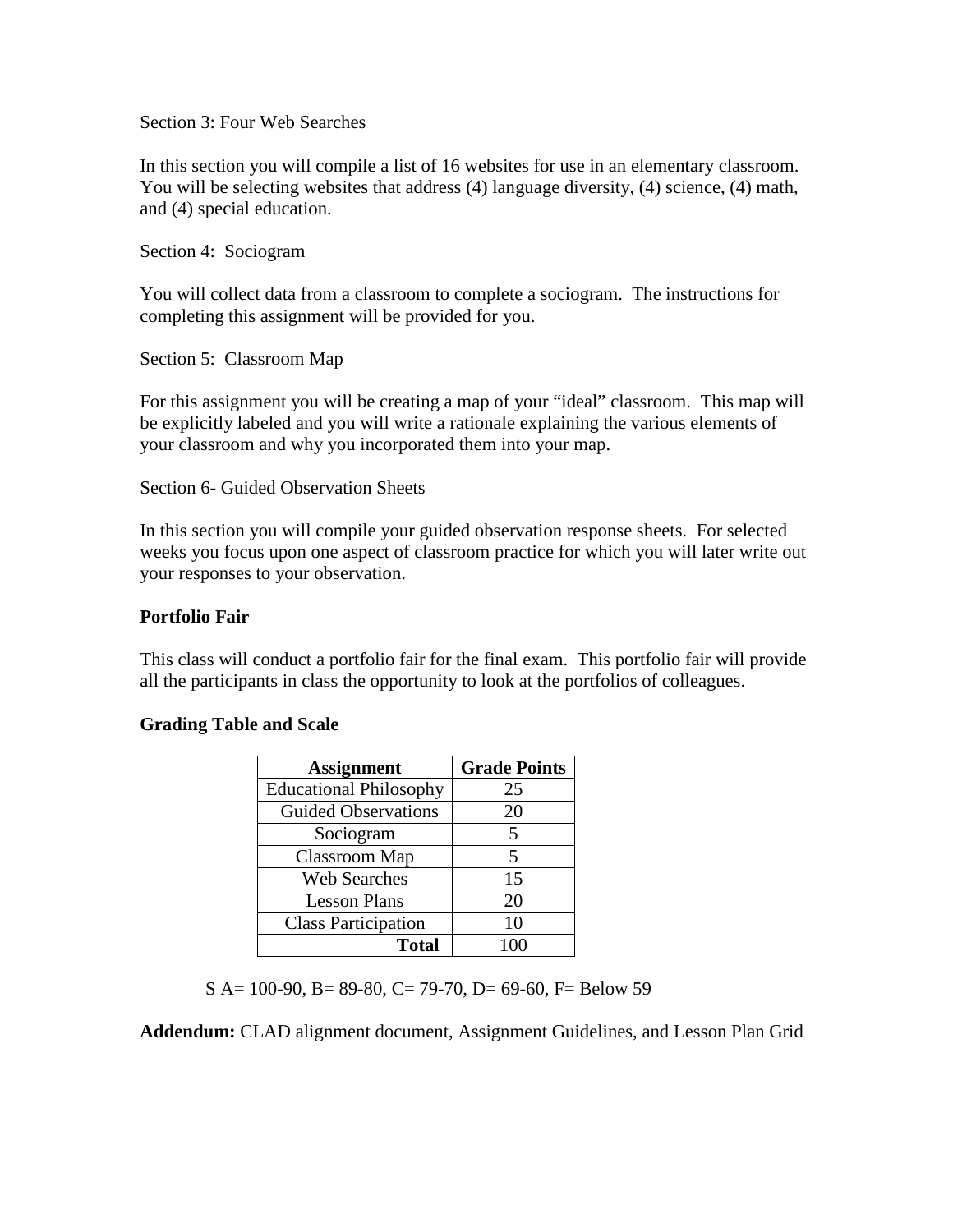# **APPENDIX A**

# **CROSSCULTURAL, LANGUAGE, AND ACADEMIC DEVELOPMENT (CLAD) COMPETENCIES.**

| TEST 1: LANGUAGE                                  | <b>TEST 2: METHODOLOGY</b>                         | TEST 3:                                         |
|---------------------------------------------------|----------------------------------------------------|-------------------------------------------------|
| <b>STRUCTURE</b>                                  | OF BILINGUAL, ENGLISH                              | <b>CULTURE</b>                                  |
| <b>AND</b>                                        |                                                    | <b>AND</b>                                      |
|                                                   | LANGUAGE DEVELOPMENT,                              |                                                 |
| <b>FIRST-AND SECOND-</b>                          | <b>AND</b>                                         | <b>CULTURAL DIVERSITY</b>                       |
| <b>LANGUAGE DEVELOPMENT</b>                       | <b>CONTENT INSTRUCTION</b>                         |                                                 |
| I. Language Structure and Use:                    | I. Theories and Methods of Bilingual               | I. The Nature of Culture                        |
| <b>Universals and Differences</b>                 | <b>Education</b>                                   |                                                 |
| (including the structure of English)              |                                                    |                                                 |
| A. The sound systems of language                  | A. Foundations                                     | A. Definitions of culture                       |
| (phonology)                                       |                                                    |                                                 |
| <b>B.</b> Word formation (morphology)             | B. Organizational models: What works for<br>whom?  | <b>B.</b> Perceptions of culture                |
| C. Syntax                                         | C. Instructional strategies                        | C. Intragroup differences (e.g., ethnicity,     |
|                                                   |                                                    | race, generations, and micro-cultures)          |
| D. Word meaning (semantics)                       | <b>II.</b> Theories and Methods for Instruction In | <b>D.</b> Physical geography and its effects on |
|                                                   | and Through English                                | culture                                         |
|                                                   | A. Teacher delivery for both English language      |                                                 |
| E. Language in context                            | development and content instruction                | E. Cultural congruence                          |
| F. Written discourse                              | <b>B.</b> Approaches with a focus on English       | II. Manifestations of Culture: Learning         |
|                                                   | language development                               | <b>About Students</b>                           |
| G. Oral discourse                                 | C. Approaches with a focus on content area         | A. What teachers should learn about their       |
|                                                   | instruction (specially designed academic           | students                                        |
|                                                   | instruction delivered in English)                  |                                                 |
| H. Nonverbal communication                        | D. Working with paraprofessionals                  | <b>B.</b> How teachers can learn about their    |
|                                                   |                                                    | students                                        |
| II. Theories and Factors in First- and            | <b>III.</b> Language and Content Area Assessment   | C.How teachers can use what they learn          |
| <b>Second-Language Development</b>                |                                                    | about their students (culturally                |
| A. Historical and current theories and models     |                                                    | responsive pedagogy)                            |
| of language analysis that have implications       | A. Purpose                                         |                                                 |
| for second-language development and               |                                                    | <b>III.</b> Cultural Contact                    |
| pedagogy                                          |                                                    |                                                 |
| B. Psychological factors affecting first- and     | <b>B.</b> Methods                                  | A. Concepts of cultural contact                 |
| second-language development                       |                                                    |                                                 |
| C. Socio-cultural factors affecting first- and    | C. State mandates                                  | <b>B.</b> Stages of individual cultural contact |
| second-language development                       |                                                    |                                                 |
| D. Pedagogical factors affecting first- and       | D. Limitations of assessment                       | C. The dynamics of prejudice                    |
| second-language development                       |                                                    |                                                 |
| E. Political factors affecting first- and second- | E. Technical concepts                              | D. Strategies for conflict resolution           |
| language development                              |                                                    |                                                 |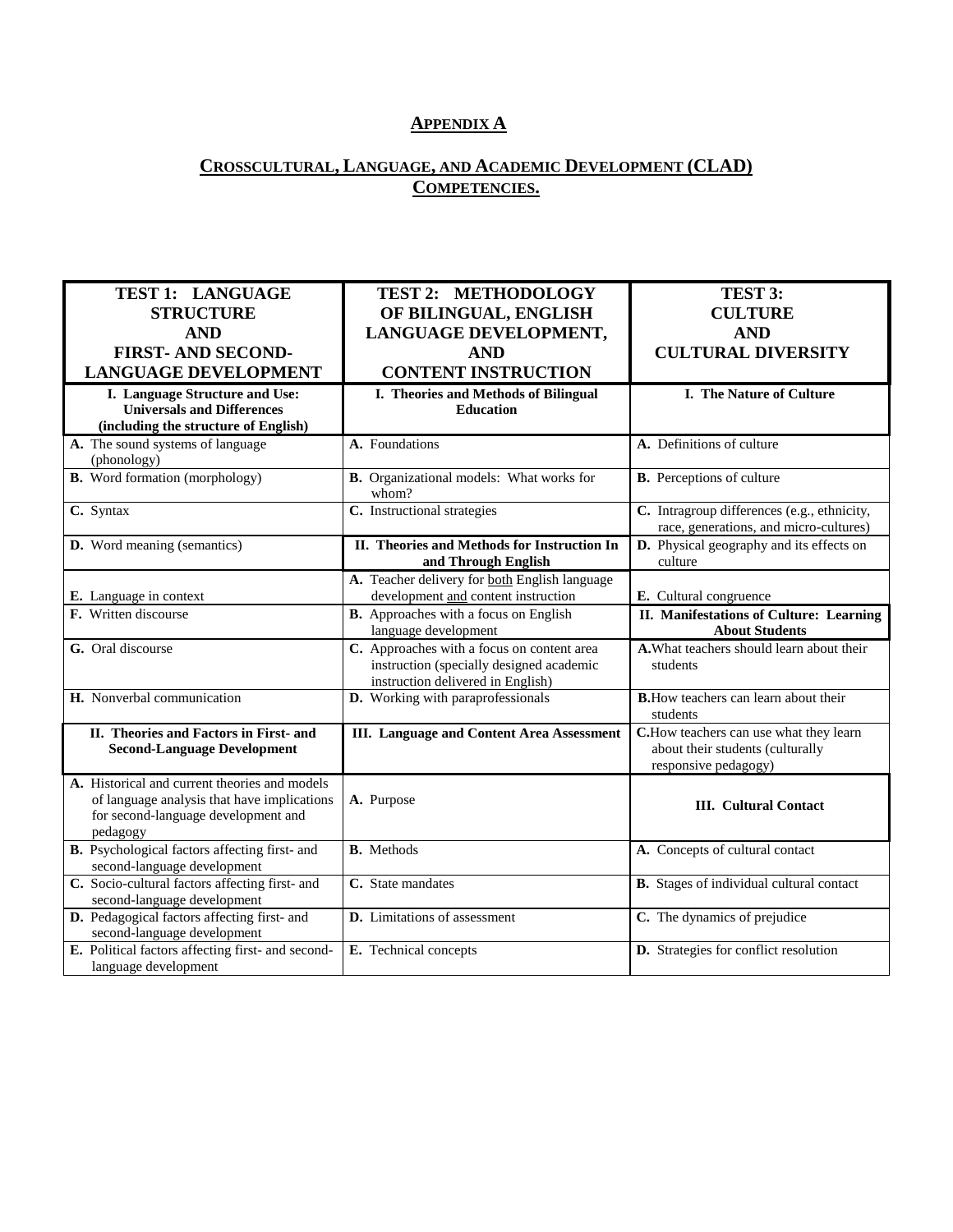# **APPENDIX B**

# **GUIDELINES FOR ASSIGMENTS**

## **Text**:

All written in this course is to be typed, double spaced in Times New Roman Font. The margins for written work are 1 inch at the top and bottom and one and half inches at the sides. Please avoid writing with overly large margins. Your assignments will be returned to you if they do not meet the margin requirements. The minimum number of pages per assignments is strictly enforced.

#### **Due Dates**:

All written assignments are to be turned in on time. Late assignments will be graded down one half grade per day late. Please contact the instructor if you have circumstances that inhibit the turning in of assignments in a timely matter.

## **Attendance Policy:**

Attendance will be taken in this course. Absences will affect grade. More than two unexcused absences will cost the student a letter grade. Attendance is part of your classroom participation grade in this course.

#### **Classroom Interaction**:

In this course the student and professor are expected to behave in a scholarly, professional manner. It is expected that we engage in respectful, thought discussion, that we arrive on time, and that all opinions are valued.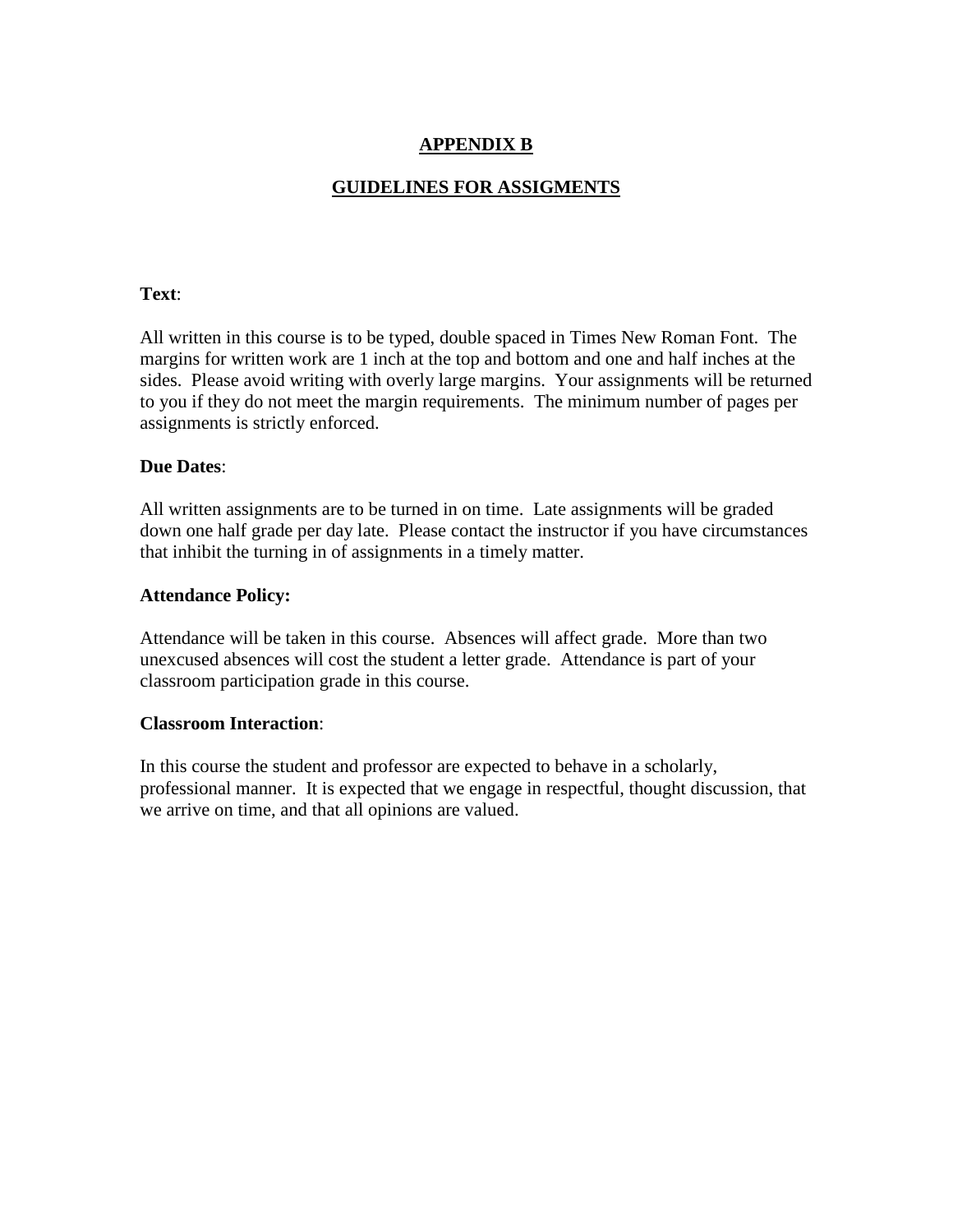# **Appendix C**

# **Lesson Plan Format Instruction Plan**

# **with**

# **Attention to the Needs of Second Language Learners,**

# **Special Needs Students and Gifted Students**

# *I. Learning goals: What is the standard? Write out the standard and use the standard to develop your learning goals.*

• What are your goals for student learning for this lesson? What do you intend for students to learn?

# **How will second language learners benefit from this goal? Special needs students? Gifted students?**

- In what ways are these goals important to students?
- How does the content of this lesson build on what the students have already learned?

## **What scaffolds will you use to support second language learners' language development as well as cognitive development?**

## **How will special needs students and gifted students benefit?**

• How do these goals relate to what you plan to do in this content area in the future?

**How will you provide second language learners with opportunities to demonstrate that they can apply this learning/knowledge to other content areas? Special needs students? Gifted students?**

## *II. Student grouping*

• How will you group students for instruction?